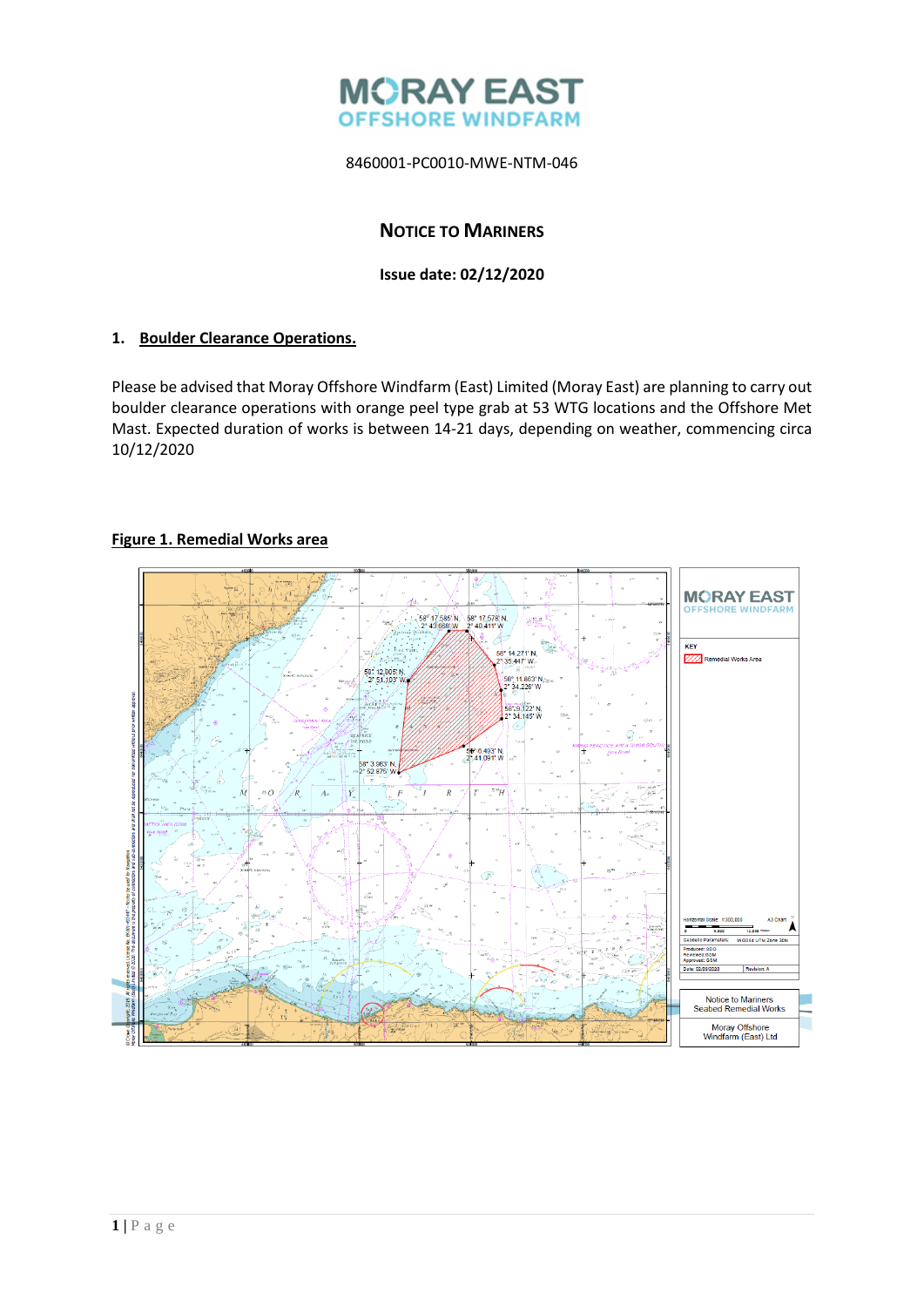

| WGS84                |                       |  |
|----------------------|-----------------------|--|
| Latitude (DD MM.mmm) | Longitude (DD MM.mmm) |  |
| 58° 6.493' N         | 2° 41.091' W          |  |
| 58° 3.983' N         | 2° 52.875' W          |  |
| 58° 12.805' N        | 2° 51.103' W          |  |
| 58° 17.585' N        | 2° 43.668' W          |  |
| 58° 17.578' N        | 2° 40.411' W          |  |
| 58° 14.271' N        | 2° 35.447' W          |  |
| 58° 11.863' N        | 2° 34.228' W          |  |
| 58° 9.122' N         | 2° 34.145' W          |  |

# **Table1. Coordinates of Boulder clearance bounds**

# **Figure2. Clearance Works Locations**

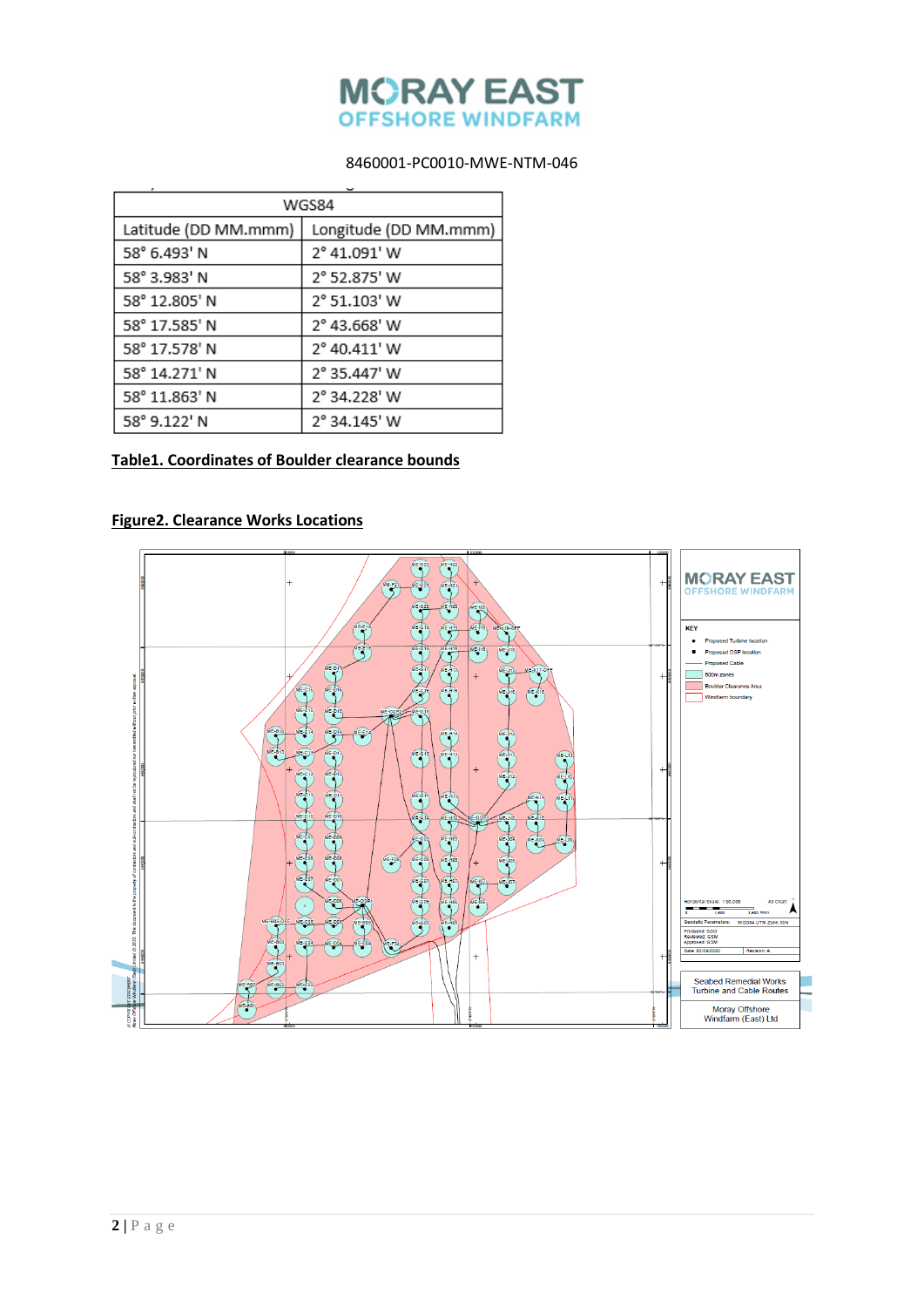

#### **2. Boulder clearance vessel**

| <b>Boulder Clearance vessel Kamara</b>     |                                         |  |
|--------------------------------------------|-----------------------------------------|--|
| <b>General Description and Dimensions:</b> | Survey Vessel                           |  |
|                                            | LOA: 70.90 m, Beam: 16 m, Draught 5.7 m |  |
| <b>Call Sign:</b>                          | 9HA4953                                 |  |
| <b>MMSI:</b>                               | 215088000                               |  |
| <b>On Board Contact:</b>                   | Master: kamara-captain@boskalis.com     |  |
| <b>Offshore Manager / Party Chief:</b>     | Ben Bedingham                           |  |
| E-mail:                                    | Ben.bedingham@morayeast.com             |  |
| <b>Onshore Representative:</b>             | Ross Cox: ross.cox@oceanwinds.com       |  |



#### **3. General Safety Advice**

Please be aware that by virtue of its mode of operation the Kamara will be Restricted in her Ability to Manoeuvre (RAM) as defined under COLREGs (International Regulations for Preventing Collisions at Sea 1972, Rule 3). Masters of vessels are therefore requested to maintain their vessels and gears at a minimum safe passing distance from the vessel of **500 metres** when it is undertaking work and showing the appropriate shapes and lights in accordance with COLREGs Rule 18.

Further updates and Weekly notice of operations can be accessed in the Moray East Website

<http://www.morayoffshore.com/moray-east/the-project/notices-to-mariners/>